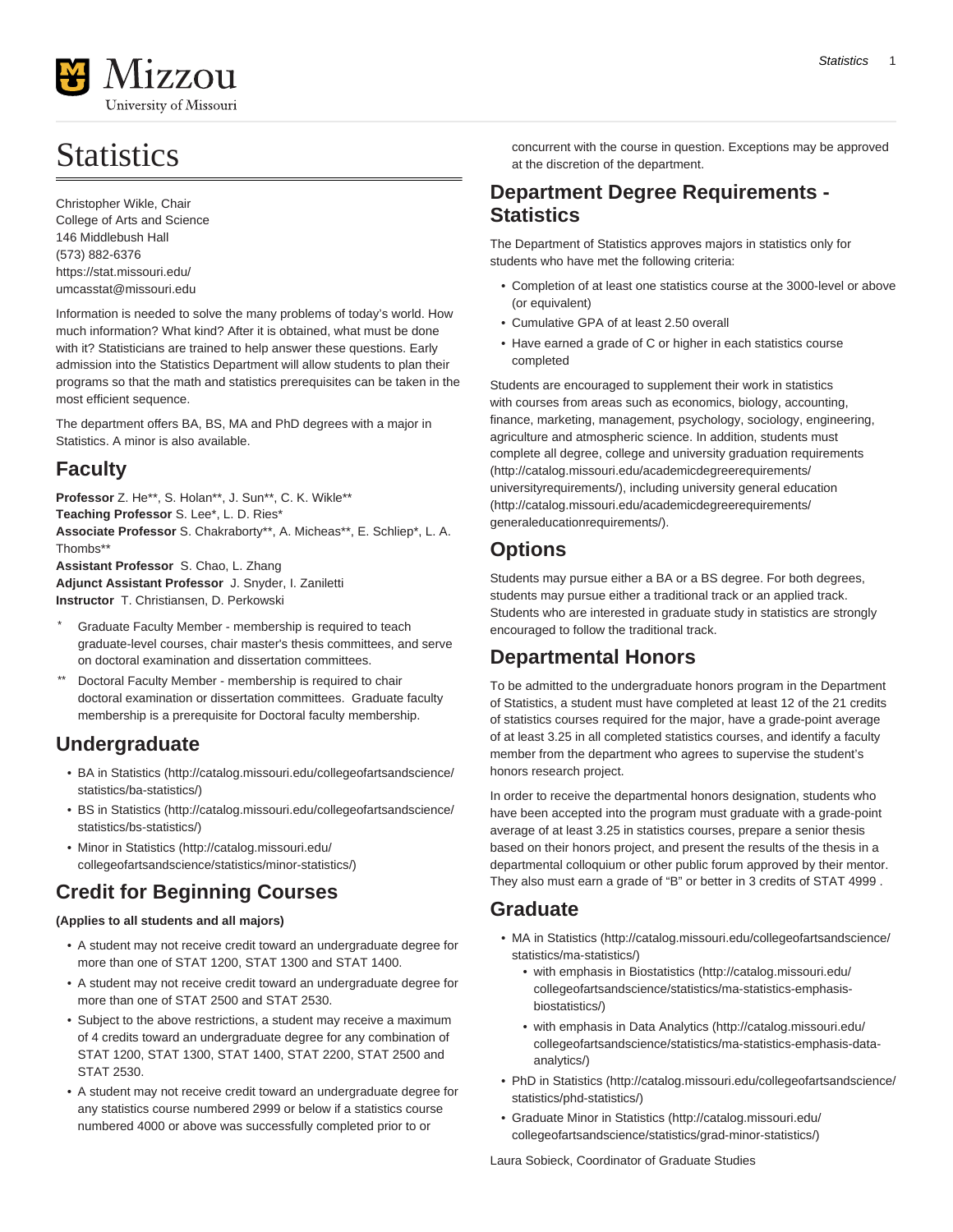

146 Middlebush Columbia, MO 65211 (573) 882-6376 <https://stat.missouri.edu/>

**Director of Graduate Studies:** Lori Thombs

# **About Statistics**

The statistics department faculty is known for both cutting edge methodological and collaborative research and for outstanding teaching. Faculty members are currently investigating statistical problems in the fields of ecology, genetics, economics, meteorology, wildlife management, epidemiology, AIDS research, geophysics, and climatology. The program's faculty members have ongoing collaborative programs across disciplines such as biostatistics, bioinformatics, economics, atmospheric science, psychology and with the Missouri Department of Conservation.

The graduate program provides opportunities for graduate study and thesis direction in various areas of probability and statistics, both theoretical and applied. A variety of consulting and collaborative opportunities allow both faculty and graduate students to conduct cooperative and interdisciplinary research. Regular statistics colloquia provide opportunities for faculty and outside speakers to present the results of their research. Faculty and graduate students also participate in weekly seminar series in Bayesian statistics, bioinformatics, and biostatistics.

# **Dual Master's Degree in Economics and Statistics**

The department offers a cooperative MA degree with the Economics Department. Students may obtain MA degrees in economics and statistics with 48 hours of course work numbered 7000 or higher from the University of Missouri instead of the 52 or more required for separate degrees. (These 48 hours may not include any of the following: ECONOM 7351, ECONOM 7353, or STAT 7510, STAT 7530, STAT 7710.) Eighteen or more hours are required from the Department of Economics. At least 15 hours must be numbered 8000 or higher with no more than four hours of 8090. Students must take the core economics courses ECONOM 8451 and ECONOM 8453 and research workshop ECONOM 8413 (2 credit hours). Eighteen or more hours are required from the Department of Statistics. At least 15 hours must be numbered 8000 or higher with no more than three hours of 8090. STAT 8710 and STAT 8720 and MATH 7140 are required if equivalent courses were not taken as an undergraduate.

All candidates must submit a thesis or written project demonstrating an independent effort towards producing original work satisfactory for each degree. The candidate may complete separate theses/projects for both economics and statistics or a single joint thesis/project satisfying both requirements. Alternatively, the candidate may satisfy the statistics degree requirement by taking the qualifying examination.

# **Career Opportunities**

Statisticians are in demand in education, medicine, government, business and industry as well as in the biological, social and physical sciences.

# **Facilities & Resources**

The Department of Statistics maintains a state-of-the-art computer network with Linux workstations and servers for research and personal productivity software on PCs. Students have access to the network through PCs in student offices and through the statistics department computer laboratory. An extensive library of software including R, SAS, and common programming languages is maintained. Students also have access to the campus computing network. The statistics department is located in newly renovated space in Middlebush, with easy access to the main library's outstanding collection of books and journals in statistics.

# **Financial Aid from the Program**

Fellowships and teaching and research assistantships are available to qualified graduate students. Some programs require an extra form or statement from those who wish to be considered for internal assistantships, fellowships or other funding packages. Check the program website or ask the program contact for details.

# **STAT 1006: Topics in Statistics-Mathematical Science**

Organized study of selected topics. Subjects and earnable credit may vary from semester to semester. Repeatable with departmental consent.

**Credit Hour**: 1-5 **Prerequisites:** Instructor's consent

# **STAT 1200: Introductory Statistical Reasoning**

Statistical concepts for critically evaluation quantitative information. Descriptive statistics, probability, estimation, hypothesis testing, correlation and regression. Students may not receive credit if they have received or are concurrently receiving credit for a higher numbered course offered by the Statistics Department. Math Reasoning Proficiency Course. Mathematical Sciences distribution course (requirement terms prior to fall 2019).

# **Credit Hours**: 3

**Prerequisites:** C- or higher in MATH \_0110 or MyMathTest Intermediate Algebra score of 70% or higher

# **STAT 1300: Elementary Statistics**

Collection, presentation of data; averages; dispersion; introduction to statistical inference, correlation and regression. Students may not receive credit if they have received or are concurrently receiving credit for another course offered by the Statistics Department. Math Reasoning Proficiency Course.

# **Credit Hours**: 3

**Prerequisites:** grade in C - or higher in MATH 1100 or MATH 1120 or MATH 1160 or MATH 1180 or exemption from college algebra by examination

# **STAT 1300H: Elementary Statistics - Honors**

Collection, presentation of data; averages; dispersion; introduction to statistical inference, correlation and regression. Students may not receive credit if they have received or are concurrently receiving credit for another course offered by the Statistics Department. Math Reasoning Proficiency course.

# **Credit Hours**: 3

**Prerequisites:** grade of C-or higher in MATH 1100 or MATH 1120 or MATH 1160 or MATH 1180 or exemption from college algebra by examination. Honors eligibility required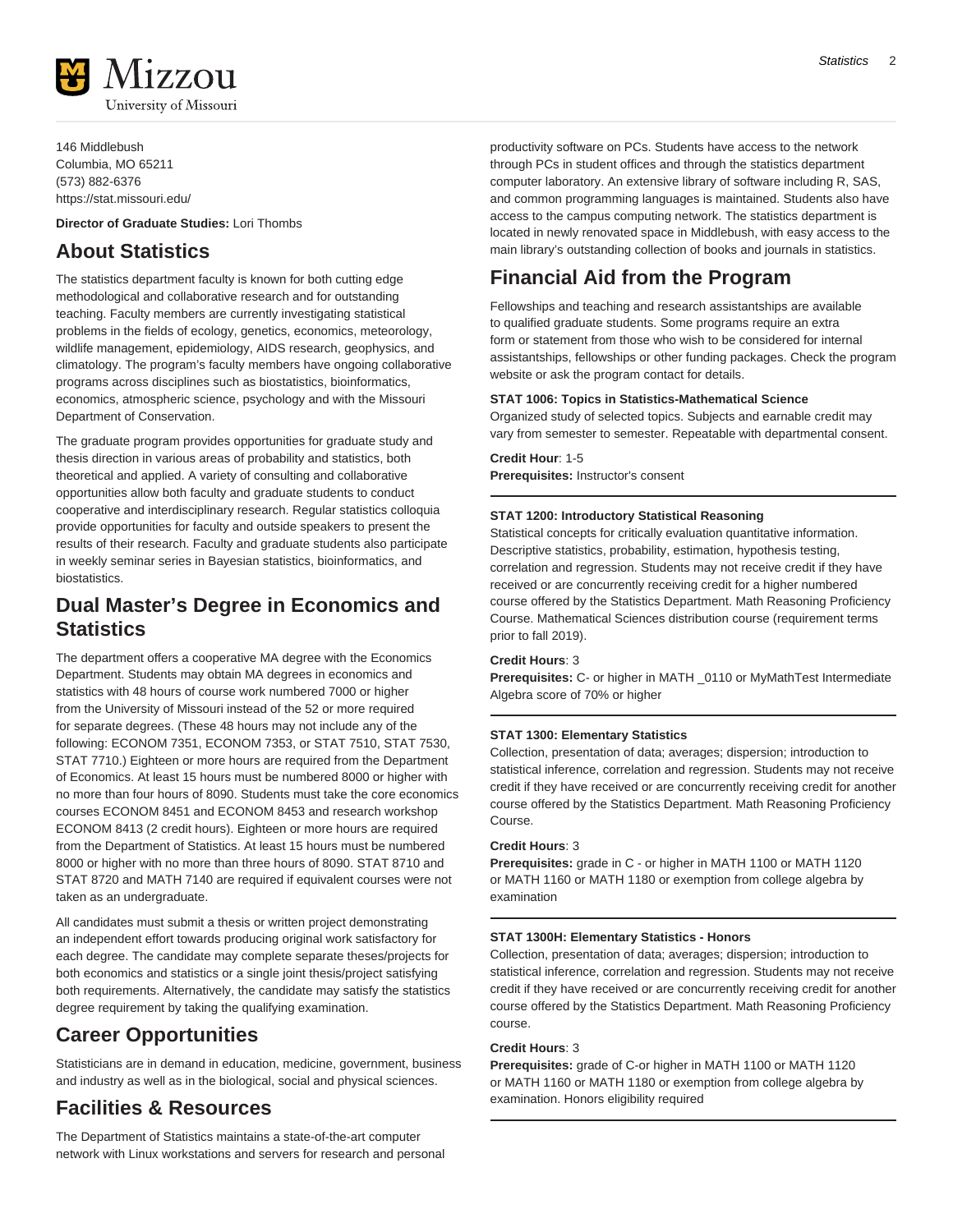# **STAT 1400: Elementary Statistics for Life Sciences**

Designed for students studying agriculture and other life sciences. Descriptive statistics, probability, estimation, hypothesis testing, correlation and regression. Students may not receive credit if they have received or are concurrently receiving credit for another course offered by the Statistics Department. Math Reasoning Proficiency Course.

### **Credit Hours**: 3

**Prerequisites:** grade in C- or higher in MATH 1050 or MATH 1100 or MATH 1120 or MATH 1160 or MATH 1180 or exemption from college algebra by examination

# **STAT 2006: Topics in Statistics-Mathematical Science**

Organized study of selected topics. Subjects and earnable credit may vary from semester to semester. Repeatable with departmental consent.

**Credit Hour**: 1-5 **Prerequisites:** Instructor's consent

# **STAT 2200: Introductory Statistical Methods**

Designed to upgrade the curriculum of STAT 1200 or STAT 1300 or STAT 1400 to the level of STAT 2500. Students may not receive credit for STAT 2200 if they have completed a course from the Department of Statistics numbered 2500 or higher. Math Reasoning Proficiency Course.

#### **Credit Hour**: 1

**Prerequisites:** grade in C- or higher in STAT 1200 or STAT 1300 or STAT 1400

#### **STAT 2500: Introduction to Probability and Statistics I**

Designed primarily for students in College of Business. Descriptive statistics, probability, random variables, sampling distributions, estimation, confidence intervals, hypothesis tests.

### **Credit Hours**: 3

**Prerequisites:** C- or better in MATH 1100 or MATH 1160 **Recommended:** MATH 1300. Students who will take MATH 1300 would be best-served to take it prior to enrollment in STAT 2500

#### **STAT 2500H: Introduction to Probability and Statistics I - Honors**

Designed primarily for students in College of Business. Descriptive statistics, probability, random variables, sampling distributions, estimation, confidence intervals, hypothesis tests.

# **Credit Hours**: 3

**Prerequisites:** C- or better in MATH 1100 or MATH 1160. Honors eligibility required

#### **STAT 2530: Statistical Methods in Natural Resources**

Statistical methods, with emphasis on applications to natural resources and including computer exercises. Math Reasoning Proficiency Course.

#### **Credit Hours**: 3

**Prerequisites:** a college-level computing course and a grade in the C range or better in MATH 1100, MATH 1120, MATH 1160, or MATH 1180

#### **STAT 3006: Topics in Statistics-Mathematical Science**

Organized study of selected topics. Subjects and earnable credit may vary from semester to semester. Repeatable with departmental consent.

# **Credit Hour**: 1-5

**Prerequisites:** Consent of instructor required

#### **STAT 3500: Introduction to Probability and Statistics II**

Continuation of STAT 2500. Coverage of additional topics including: Regression; model building; ANOVA; nonparametic methods; use of a statistical computer package.

# **Credit Hours**: 3

**Prerequisites:** grade in the C - or higher in STAT 2200 or STAT 2500 or STAT 2530, or STAT 4710 or concurrent enrollment in STAT 2200

#### **STAT 4006: Topics in Statistics-Mathematical**

Organized study of selected topics. Subjects and earnable credit may vary from semester to semester. Repeatable with departmental consent.

#### **Credit Hour**: 1-5

**Prerequisites:** Consent of instructor required

#### **STAT 4050: Connecting Statistics to Middle and Secondary Schools**

(cross-leveled with STAT 7050). Primarily for middle and secondary mathematics education majors. Uses standards-based curricular materials to demonstrate connections between college-level statistics and content taught in middle and secondary schools. No credit toward a graduate degree in statistics.

#### **Credit Hours**: 3

**Prerequisites:** STAT 1200 or STAT 1300 or STAT 1400 or STAT 2500 or STAT 4710 or ESC\_PS 4170 or MATH 2320

#### **STAT 4085: Problems in Statistics for Undergraduates**

Independent investigations. Reports on approved topics.

# **Credit Hour**: 1-3

**Prerequisites:** instructor's consent

#### **STAT 4110: Statistical Software and Data Analysis**

(cross-leveled with STAT 7110). Programming with major statistical packages emphasizing data management techniques and statistical analysis for regression, analysis of variance, categorical data, descriptive statistics, non-parametric analyses, and other selected topics.

#### **Credit Hours**: 3

**Prerequisites:** STAT 3500 or STAT 7070 or STAT 4710 or STAT 7710 or STAT 4760 or STAT 7760

# **STAT 4150: Applied Categorical Data Analysis**

(cross-leveled with STAT 7150). The study of statistical models and methods used in analyzing categorical data. The use of computing is emphasized and calculus is not required. No credit for students who have previously completed STAT 4830. No credit toward a graduate degree in statistics.

#### **Credit Hours**: 3

**Prerequisites:** STAT 3500 or STAT 7070 or STAT 4710 or STAT 7710 or STAT 4760 or STAT 7760

# **STAT 4210: Applied Nonparametric Methods**

(cross-leveled with STAT 7210). Statistical methods when the functional form of the population is unknown. Applications emphasized. Comparisons with parametric procedures. Goodness of-fit, chi-square, comparison of several populations, measures of correlation.

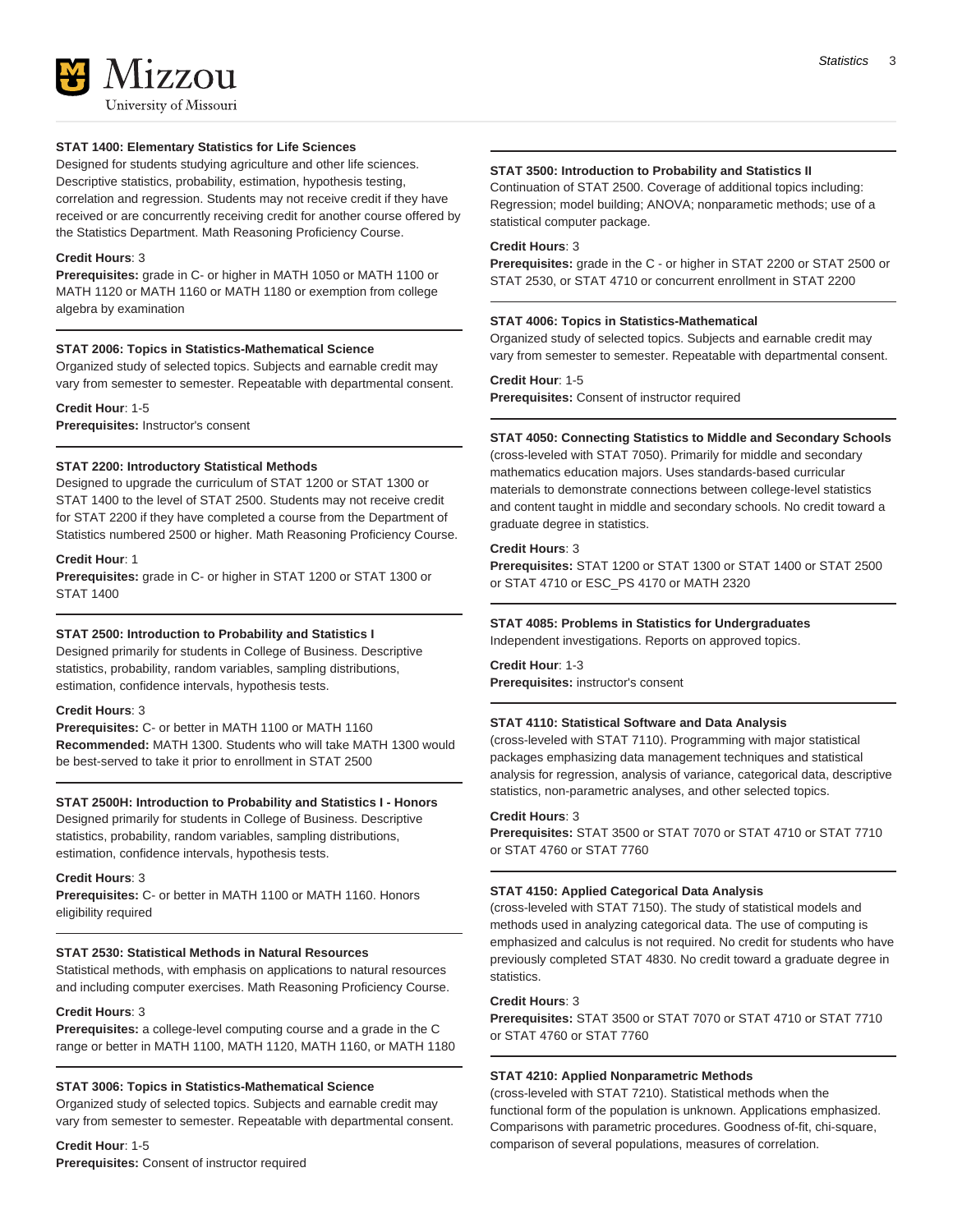

#### **Credit Hours**: 3

**Prerequisites:** STAT 3500 or STAT 7070 or STAT 4710 or STAT 7710 or STAT 4760 or STAT 7760

#### **STAT 4310: Sampling Techniques**

Theory of probability sampling designs. Unrestricted random sampling. Stratified sampling. Cluster sampling. Multistage or subsampling. Ratio estimates. Regression estimates. Double sampling.

#### **Credit Hours**: 3

**Prerequisites:** STAT 3500 or STAT 7070 or STAT 4710 or STAT 7710 or STAT 4760 or STAT 7760

#### **STAT 4330: Methods in Sports Analytics I**

(cross-leveled with STAT 7330). Introductory course on collecting, processing, visualizing, and analyzing data in sports. Technologies used in data collection and processing will be explored, along with methods for measuring and comparing individual and team performance.

#### **Credit Hours**: 3

**Prerequisites:** Any one of STAT 3500, STAT 7020, STAT 7070, STAT 4710/7710, STAT 4760/7760, or instructor's consent

# **STAT 4340: Methods in Sports Analytics II**

(cross-leveled with STAT 7340). Advanced course in methods for analyzing individual and team based performance in sports and the use of data to drive strategy and tactics. Emphasis will be put on analytical methods to improve skills and optimize the performance of athletes.

**Credit Hours**: 3

**Prerequisites:** Both STAT 4330/7330 and STAT 4510/7510

# **STAT 4410: Biostatistics and Clinical Trials**

(cross-leveled with STAT 7410). Study of statistical techniques for the design and analysis of clinical trials, laboratory studies and epidemiology. Topics include randomization, power and sample size calculation, sequential monitoring, carcinogenicity bioassay and case-cohort designs. Prerequisites: any of the following: STAT 3500, STAT 7070, STAT 4710, STAT 7710, STAT 4760, STAT 7760, or instructor's consent.

**Credit Hours**: 3

# **STAT 4420: Applied Survival Analysis**

(cross-leveled with STAT 7420). Parametric models; Kaplan-Meier estimator; nonparametric estimation of survival and cumulative hazard functions; log-rank test; Cox model; Stratified Cox model; additive hazards model partial likelihood; regression diagnostics; multivariate survival data.

#### **Credit Hours**: 3

**Prerequisites:** STAT 3500 or STAT 7070 or STAT 4710 or STAT 7710 or STAT 4760 or STAT 7760

# **STAT 4510: Applied Statistical Models I**

(cross-leveled with STAT 7510). Introduction to applied statistical models including regression and ANOVA, logistic regression, discriminant analysis, tree-based methods, semi-parametric regression, support vector machines, and unsupervised learning through principal component and clustering. No credit toward a graduate degree in statistics.Prerequisites: Any one of: STAT 3500 or STAT 7070 or STAT 4710 or STAT 7710 or STAT 4760 or STAT 7760.

# **Credit Hours**: 3

#### **STAT 4520: Applied Statistical Models II**

(cross-leveled with STAT 7520). Advanced course in applied statistical modeling focusing on extensions of the linear model. Topics include generalized linear models, such as logistic and Poisson regression. Random effects models will also be introduced, with emphasis on linear and generalized linear mixed models, repeated measures, and longitudinal data. These methods will extend to general models for dependent data, such as spatially-referenced data and time series. Lastly, nonlinear models through neural networks and deep learning will also be discussed.

# **Credit Hours**: 3

**Prerequisites:** Stat 4510 or 7510 or instructor's consent

### **STAT 4540: Experimental Design**

(cross-leveled with STAT 7540). Examination and analysis of modern statistical techniques applicable to experimentation in social, physical or biological sciences.

#### **Credit Hours**: 3

**Prerequisites:** STAT 3500 or STAT 4510 or STAT 7510 or STAT 4530 or STAT 7530

### **STAT 4560: Applied Multivariate Data Analysis**

(cross-leveled with STAT 7560). Testing mean vectors; Discriminant analysis; Principal components; Factor analysis; Cluster analysis; Structural equation modeling; Graphics.

#### **Credit Hours**: 3

**Prerequisites:** STAT 3500, STAT 7070 STAT 4710 or STAT 7710 or STAT 4760 or STAT 7760 or instructor's consent. No credit towards a graduate degree in statistics

# **STAT 4580: Introduction to Statistical Methods for Customized Pricing**

(cross-leveled with STAT 7580). Introduction to basic concepts of and statistical methods used in customized pricing. Focuses on applying statistical methods to real customized pricing problems. Students will gain an understanding of customized pricing and some hands on experience with SAS Enterprise Miner.

#### **Credit Hours**: 3

**Prerequisites:** STAT 3500 or STAT 4510 or STAT 7510 or instructor's consent

#### **STAT 4610: Applied Spatial Statistics**

(cross-leveled with STAT 7610). Introduction to spatial random processes, spatial point patterns, kriging, simultaneous and conditional autoregression, and spatial data analysis.

#### **Credit Hours**: 3

**Prerequisites:** STAT 4510 or instructor's consent **Recommended:** basic knowledge of calculus and matrices

#### **STAT 4640: Introduction to Bayesian Data Analysis**

(cross-leveled with STAT 7640). Bayes formulas, choices of prior, empirical Bayesian methods, hierarchal Bayesian methods, statistical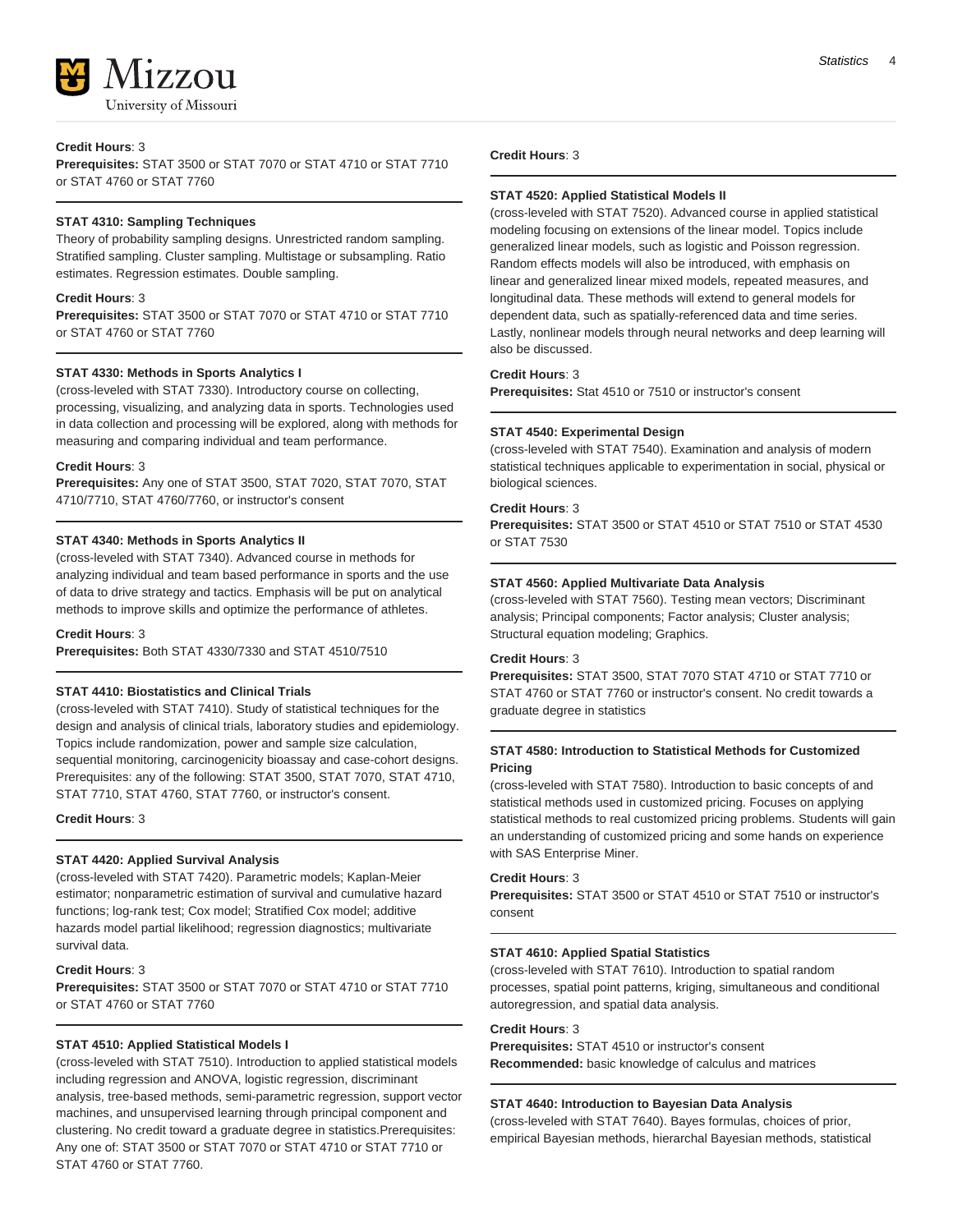

computation, Bayesian estimation, model selection, predictive analysis, applications, Bayesian software.

#### **Credit Hours**: 3

**Prerequisites:** STAT 3500 or STAT 4510 or STAT 7510

# **STAT 4710: Introduction to Mathematical Statistics**

(same as MATH 4315; cross-leveled with STAT 7710, MATH 7315). Introduction to theory of probability and statistics using concepts and methods of calculus. No credit for Math 4315.

**Credit Hours**: 3 **Prerequisites:** MATH 2100 or MATH 2300

#### **STAT 4750: Introduction to Probability Theory**

(same as MATH 4320; cross-leveled with STAT 7750, MATH 7320). Probability spaces; random variables and their distributions; repeated trials; probability limit theorems.

**Credit Hours**: 3 **Prerequisites:** MATH 2300

# **STAT 4760: Statistical Inference**

(same as MATH 4520; cross-leveled with STAT 7760, MATH 7520). Sampling; point estimation; sampling distribution; tests of hypotheses; regression and linear hypotheses.

**Credit Hours**: 3 **Prerequisites:** STAT 4750 or STAT 7750

# **STAT 4830: Categorical Data Analysis**

(cross-leveled with STAT 7830). Discrete distributions, frequency data, multinomial data, chi-square and likelihood ratio tests, logistic regression, log linear models, rates, relative risks, random effects, case studies.

### **Credit Hours**: 3

**Prerequisites:** STAT 4710 or STAT 7710 or STAT 4760 or STAT 7760

#### **STAT 4850: Introduction to Stochastic Processes**

(cross-leveled with STAT 7850). Study of random processes selected from: Markov chains, birth and death processes, random walks, Poisson processes, renewal theory, Brownian motion, Gaussian processes, white noise, spectral analysis, applications such as queuing theory, sequential tests.

**Credit Hours**: 3 **Prerequisites:** STAT 4750 or STAT 7750

#### **STAT 4870: Time Series Analysis**

(cross-leveled with STAT 7870). A study of univariate and multivariate time series models and techniques for their analyses. Emphasis is on methodology rather than theory. Examples are drawn from a variety of areas including business, economics and soil science.

#### **Credit Hours**: 3

**Prerequisites:** STAT 4710 or STAT 7710 or STAT 4760 or STAT 7760

# **STAT 4970: Junior/Senior Seminar**

A capstone course required of and open only to junior or senior statistics majors. Students will participate in statistical consulting, attend colloquia, and review articles in professional journals. Writing of reports will be emphasized.

#### **Credit Hours**: 3

**Prerequisites:** Statistics major with Junior or Senior class standing or instructor's consent

**Recommended:** 12 completed hours of statistics courses with grade of C or better; STAT 4110

#### **STAT 4970W: Junior/Senior Seminar - Writing Intensive**

A capstone course required of and open only to junior or senior statistics majors. Students will participate in statistical consulting, attend colloquia, and review articles in professional journals. Writing of reports will be emphasized.

#### **Credit Hours**: 3

**Prerequisites:** Statistics major with Junior or Senior class standing or instructor's consent

**Recommended:** 12 completed hours of statistics courses with grade of C or better; STAT 4110

#### **STAT 4999: Departmental Honors in Statistics**

Special work for Honors candidates in statistics. May be repeated for credit.

**Credit Hour**: 1-3

#### **STAT 7006: Topics in Statistics-Mathematics**

Organized study of selected topics. Subjects and earnable credit may vary from semester to semester. Repeatable with departmental consent.

**Credit Hour**: 1-5

**Prerequisites:** instructor's consent

# **STAT 7020: Statistical Methods in the Health Sciences**

Basic inference methods, both parametric and non-parametric, appropriate for answering questions arising in health sciences research. Computer exercises involving data from real experiments from health science area.

#### **Credit Hours**: 3

**Prerequisites:** MATH 1100 or MATH 1120 and instructor's consent

#### **STAT 7050: Connecting Statistics to Middle and Secondary Schools**

(cross-leveled with STAT 4050). Primarily for middle and secondary mathematics education majors. Uses standards-based curricular materials to demonstrate connections between college-level statistics and content taught in middle and secondary schools. No credit toward a graduate degree in statistics.

# **Credit Hours**: 3

**Prerequisites:** an introductory course in statistics or MATH 2320 or instructor's consent

# **STAT 7070: Statistical Methods for Research**

Designed for graduate students who have no previous training in statistics. Topics include descriptive statistics, probability distributions, estimation, hypothesis testing, regression, and ANOVA. No credit toward a degree in statistics.

**Credit Hours**: 3

**Prerequisites:** either MATH 1100 or MATH 1120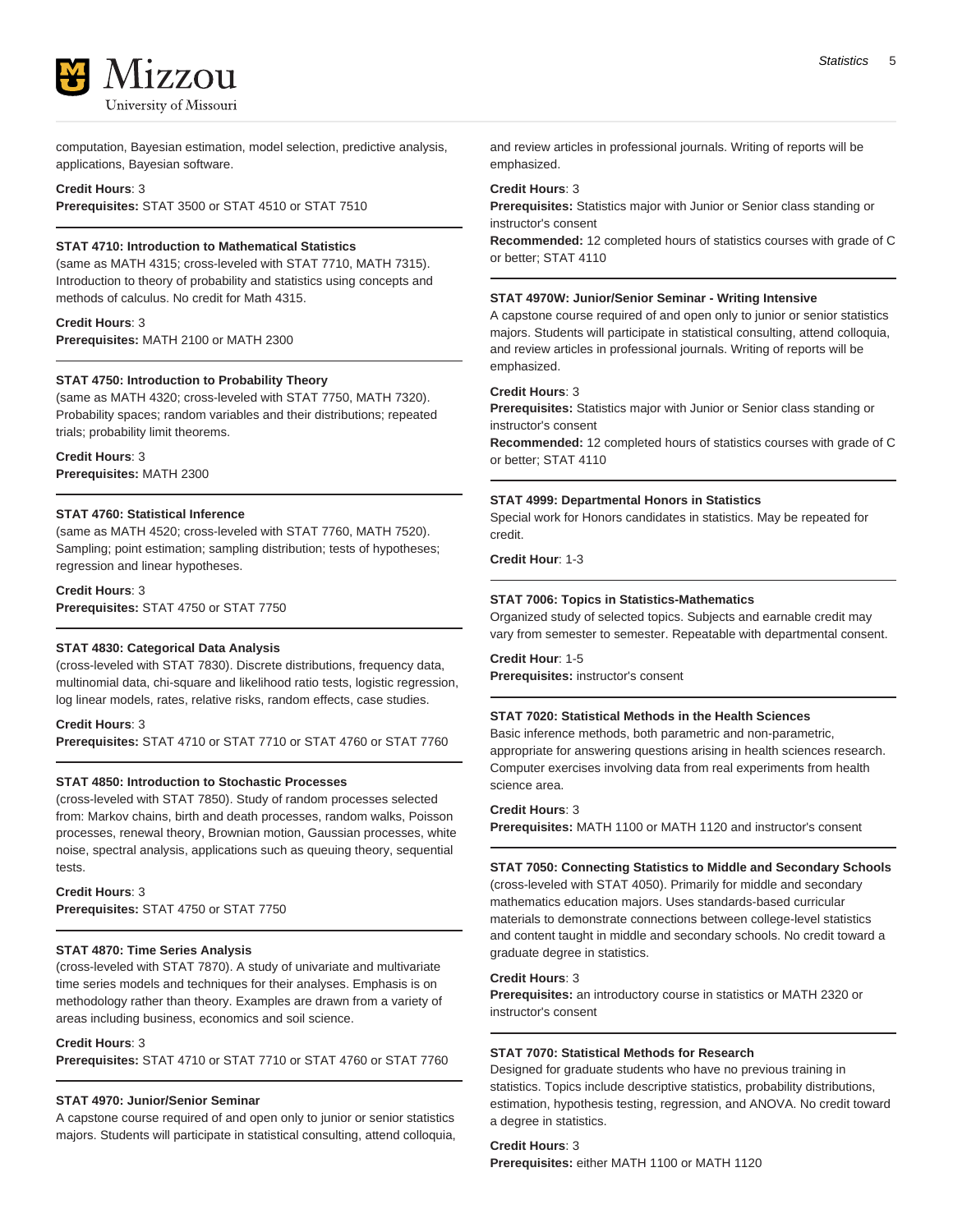# **STAT 7085: Problems in Statistics for Non-majors**

Approved reading and study, independent investigations, and reports on approved topics.

**Credit Hour**: 1-99 **Prerequisites:** instructor's consent

#### **STAT 7110: Statistical Software and Data Analysis**

(cross-leveled with STAT 4110). Programming with major statistical packages emphasizing data management techniques and statistical analysis for regression, analysis of variance, categorical data, descriptive statistics, non-parametric analyses, and other selected topics.

#### **Credit Hours**: 3

**Prerequisites:** STAT 3500, STAT 7070, STAT 4710 or STAT 7710, STAT 4760 or STAT 7760, or instructor's consent

#### **STAT 7150: Applied Categorical Data Analysis**

(cross-leveled with STAT 4150). The study of statistical models and methods used in analyzing categorical data. The use of computing is emphasized and calculus is not required. No credit for students who have previously completed STAT 4830. No credit toward a graduate degree in statistics.

#### **Credit Hours**: 3

**Prerequisites:** STAT 3500, STAT 7070, STAT 4710 or STAT 7710, or STAT 4760 or STAT 7760 or instructor's consent

#### **STAT 7210: Applied Nonparametric Methods**

(cross-leveled with STAT 4210). Statistical methods when the functional form of the population is unknown. Applications emphasized. Comparisons with parametric procedures. Goodness of-fit, chi-square, comparison of several populations, measures of correlation.

# **Credit Hours**: 3

**Prerequisites:** STAT 3500, STAT 7070, STAT 4710 or STAT 7710, STAT 4760 or STAT 7760, or instructor's consent

#### **STAT 7310: Sampling Techniques**

Theory of probability sampling designs. Unrestricted random sampling. Stratified sampling. Cluster sampling. Multistage or subsampling. Ratio estimates. Regression estimates. Double sampling.

#### **Credit Hours**: 3

**Prerequisites:** STAT 3500, STAT 7070, STAT 4710 or STAT 7710, STAT 4760 or STAT 7760, or instructor's consent

### **STAT 7330: Methods in Sports Analytics I**

(cross-leveled with STAT 4330). Introductory course on collecting, processing, visualizing, and analyzing data in sports. Technologies used in data collection and processing will be explored, along with methods for measuring and comparing individual and team performance.

### **Credit Hours**: 3

**Prerequisites:** Any one of STAT 3500, STAT 7020, STAT 7070, STAT 4710/7710, STAT 4760/7760, or instructor's consent

#### **STAT 7340: Methods in Sports Analytics II**

(cross-leveled with STAT 4340). Advanced course in methods for analyzing individual and team based performance in sports and the use of data to drive strategy and tactics. Emphasis will be put on analytical methods to improve skills and optimize the performance of athletes.

# **Credit Hours**: 3

**Prerequisites:** Both STAT 4330 or STAT 7330 and STAT 4510 or STAT 7510

# **STAT 7410: Biostatistics and Clinical Trials**

(cross-leveled with STAT 4410). Study of statistical techniques for the design and analysis of clinical trials, laboratory studies and epidemiology. Topics include randomization, power and sample size calculation, sequential monitoring, carcinogenicty bioassay and case-cohort designs. Prerequisites: any of the following: STAT 3500, STAT 7070, STAT 4710, STAT 7710, STAT 4760, STAT 7760, or instructor's consent.

**Credit Hours**: 3

### **STAT 7420: Applied Survival Analysis**

(cross-leveled with STAT 4420). Parametric models; Kaplan-Meier estimator; nonparametric estimation of survival and cumulative hazard functions; log-rank test; Cox model; Stratified Cox model; additive hazards model partial likelihood; regression diagnostics; multivariate survival data.

#### **Credit Hours**: 3

**Prerequisites:** STAT 3500, STAT 7070, STAT 4710 or STAT 7710 or STAT 4760 or STAT 7760 or instructor's consent

# **STAT 7510: Applied Statistical Models I**

(cross-leveled with STAT 4510). Introduction to applied statistical models including regression and ANOVA, logistic regression, discriminant analysis, tree-based methods, semi-parametric regression, support vector machines, and unsupervised learning through principal component and clustering. No credit toward a graduate degree in statistics.. Prerequisites: Any one of: STAT 3500 or STAT 7070 or STAT 4710 or STAT 7710 or STAT 4760 or STAT 7760.

**Credit Hours**: 3

### **STAT 7520: Applied Statistical Models II**

(cross-leveled with STAT 4520). Advanced course in applied statistical modeling focusing on extensions of the linear model. Topics include generalized linear models, such as logistic and Poisson regression. Random effects models will also be introduced, with emphasis on linear and generalized linear mixed models, repeated measures, and longitudinal data. These methods will extend to general models for dependent data, such as spatially-referenced data and time series. Lastly, nonlinear models through neural networks and deep learning will also be discussed.

#### **Credit Hours**: 3

**Prerequisites:** STAT 4510 or STAT 7510 or instructor's consent

#### **STAT 7530: Analysis of Variance**

Study of analysis of variance and related modeling techniques for cases with fixed, random, and mixed effects. Exposure to designs other than completely randomized designs including factorial arrangements, repeated measures, nested, and unequal sample size designs.

#### **Credit Hours**: 3

**Prerequisites:** STAT 3500, STAT 7070, STAT 4710 or STAT 7710, STAT 4760 or STAT 7760, or instructor's consent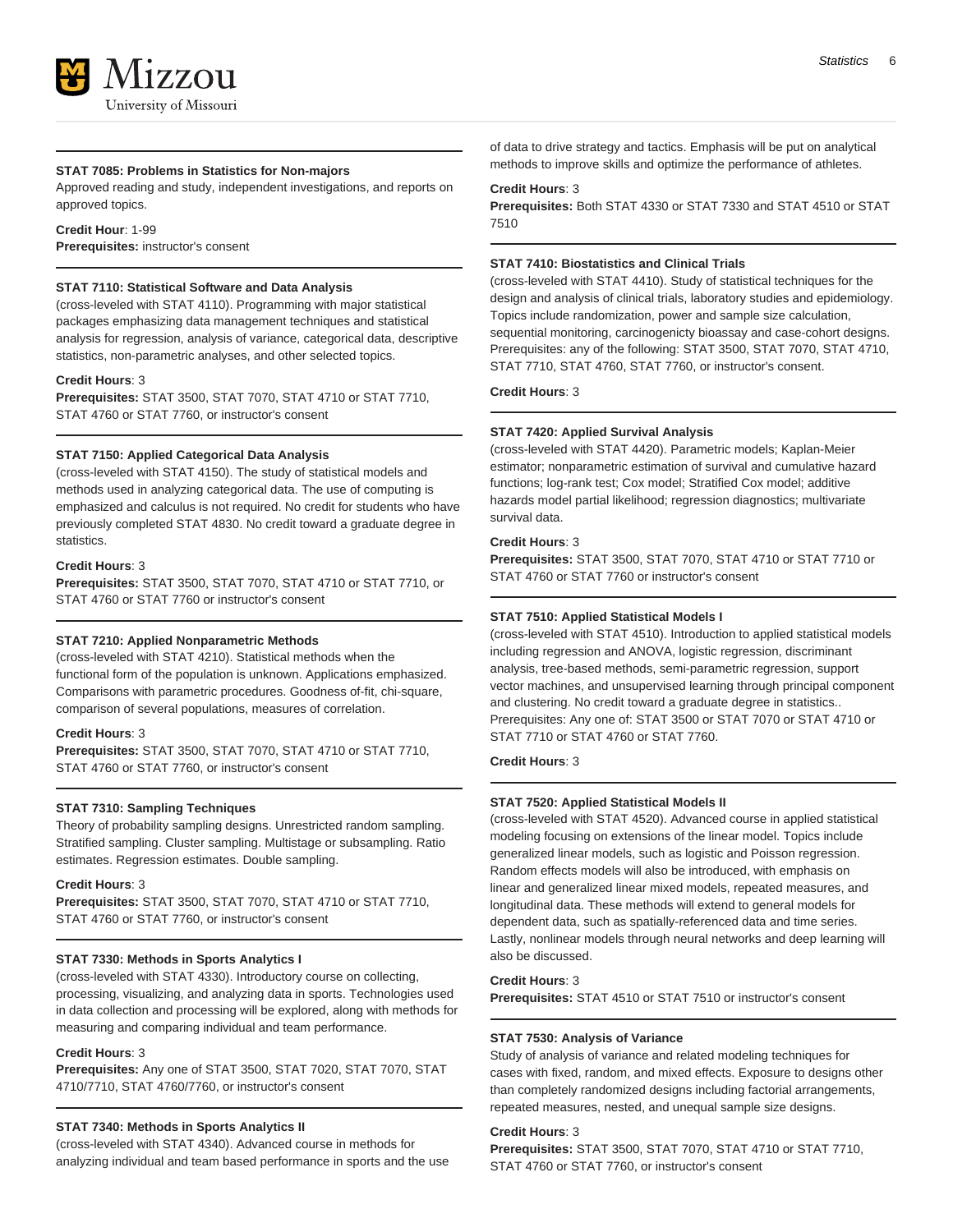

### **STAT 7540: Experimental Design**

(cross-leveled with STAT 4540). Examination and analysis of modern statistical techniques applicable to experimentation in social, physical or biological sciences.

#### **Credit Hours**: 3

**Prerequisites:** STAT 3500 or STAT 4510 or STAT 7510 or STAT 4530 or STAT 7530 or instructor's consent

#### **STAT 7560: Applied Multivariate Data Analysis**

(cross-leveled with STAT 4560). Testing mean vectors; discriminant analysis; principal components; factor analysis; cluster analysis; structural equation modeling; graphics.

### **Credit Hours**: 3

**Prerequisites:** STAT 3500, STAT 7070, STAT 4710 or STAT 7710 or STAT 4760 or STAT 7760. No credit toward a graduate degree in statistics

# **STAT 7580: Introduction to Statistical Methods for Customized Pricing**

(cross-leveled with STAT 4580). Introduction to basic concepts of and statistical methods used in customized pricing. Focuses on applying statistical methods to real customized pricing problems. Students will gain an understanding of customized pricing and some hands on experience with SAS Enterprise minor.

# **Credit Hours**: 3

**Prerequisites:** STAT 3500 or STAT 4510 or STAT 7510 or instructor's consent

# **STAT 7610: Applied Spatial Statistics**

(cross-leveled with STAT 4610). Introduction to spatial random processes, spatial point patterns, kriging, simultaneous and conditional autoregression, and spatial data analysis.

#### **Credit Hours**: 3

**Prerequisites:** STAT 4510 or STAT 7510 or instructor's consent **Recommended:** Basic knowledge of calculus and matrices

### **STAT 7640: Introduction to Bayesian Data Analysis**

(cross-leveled with STAT 4640). Bayes formulas, choices of prior, empirical Bayesian methods, hierarchal Bayesian methods, statistical computation, Bayesian estimation, model selection, predictive analysis, applications, Bayesian software.

#### **Credit Hours**: 3

**Prerequisites:** STAT 3500 or STAT 4510 or STAT 7510 or instructor's consent

#### **STAT 7710: Introduction to Mathematical Statistics**

(same as MATH 7315; cross-leveled with MATH 4315, STAT 4710). Introduction to theory of probability and statistics using concepts and methods of calculus.

# **Credit Hours**: 3

**Prerequisites:** MATH 2100 or MATH 2300. No credit MATH 7315

#### **STAT 7750: Introduction to Probability Theory**

(same as MATH 7320; cross-leveled with STAT 4750, MATH 4320). Probability spaces; random variables and their distributions; repeated trials; probability limit theorems.

#### **Credit Hours**: 3

**Prerequisites:** MATH 2300 or instructor's consent

# **STAT 7760: Statistical Inference**

(same as MATH 7520; cross-leveled with STAT 4760, MATH 4520). Sampling; point estimation; sampling distribution; tests of hypotheses; regression and linear hypotheses.

### **Credit Hours**: 3

**Prerequisites:** STAT 4750 or STAT 7750 or instructor's consent

#### **STAT 7830: Categorical Data Analysis**

(cross-leveled with STAT 4830). Discrete distributions, frequency data, multinomial data, chi-square and likelihood ratio tests, logistic regression, log linear models, rates, relative risks, random effects, case studies.

#### **Credit Hours**: 3

**Prerequisites:** STAT 4710 or STAT 7710 or instructor's consent

#### **STAT 7850: Introduction to Stochastic Processes**

(cross-leveled with STAT 4850). Study of random processes selected from: Markov chains, birth and death processes, random walks, Poisson processes, renewal theory, Brownian motion, Gaussian processes, white noise, spectral analysis, applications such as queuing theory, sequential tests.

#### **Credit Hours**: 3

**Prerequisites:** STAT 4750 or STAT 7750 or instructor's consent

#### **STAT 7870: Time Series Analysis**

(cross-leveled with STAT 4870). A study of univariate and multivariate time series models and techniques for their analyses. Emphasis is on methodology rather than theory. Examples are drawn from a variety of areas including business, economics and soil science.

#### **Credit Hours**: 3

**Prerequisites:** STAT 7710 or STAT 7760 or instructor's consent

#### **STAT 8085: Problems in Statistics for Majors - Masters**

Approved reading and study, independent investigations, and reports on approved topics.

#### **Credit Hour**: 1-99 **Prerequisites:** instructor's consent

# **STAT 8090: Master's Thesis Research in Statistics**

Graded on a S/U basis only.

# **Credit Hour**: 1-99

**STAT 8100: Special Topics in Statistics Credit Hour**: 1-99 **Prerequisites:** instructor's consent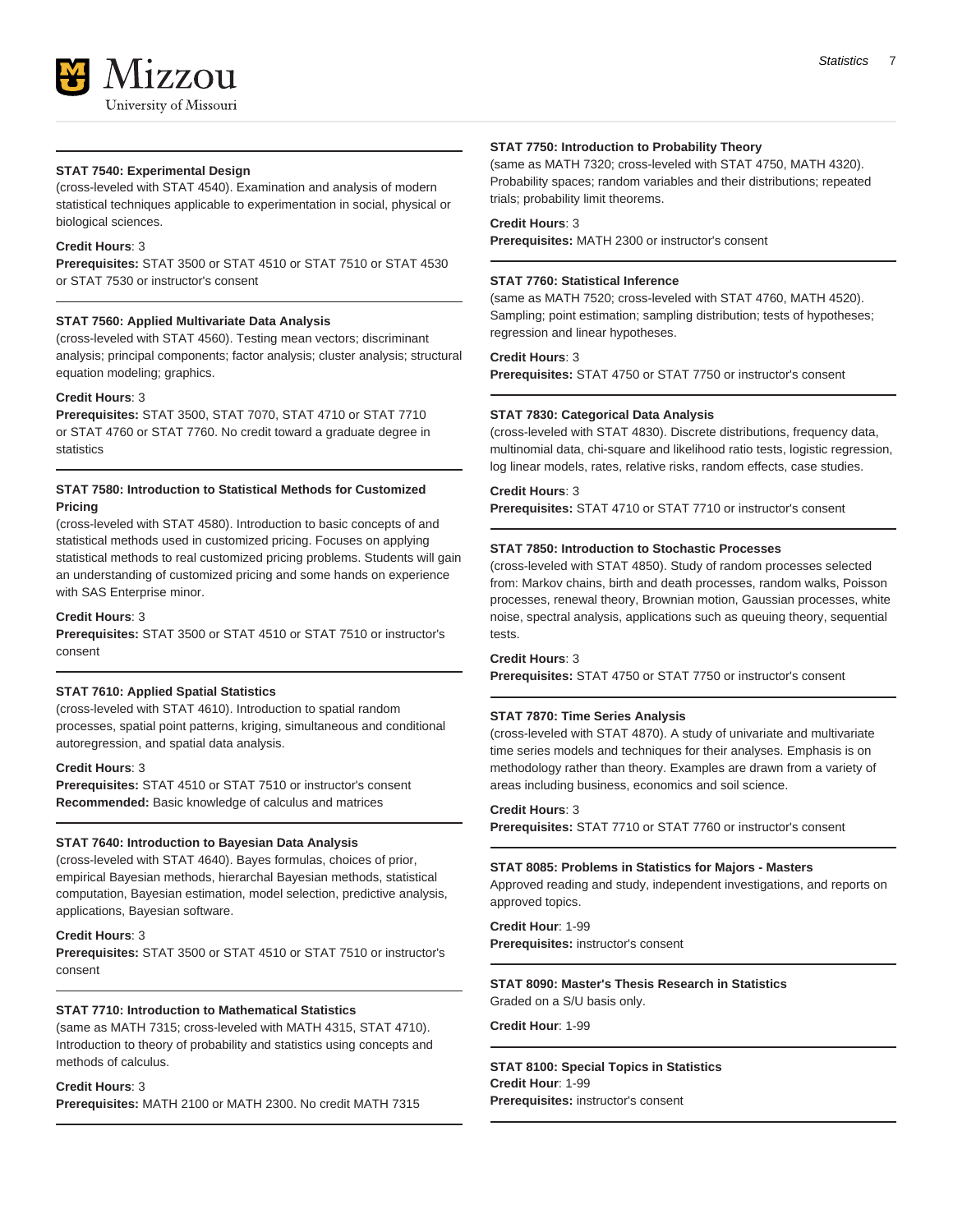**177011** University of Missouri

# **STAT 8110: Software for Statistical Learning**

Advanced use of R and Python for data analysis, including statistical programming, data manipulation, database operations, and interfacing between languages. Course will provide critical tools for the practice and application of statistics to data from a wide variety of fields using up-todate tooling.

#### **Credit Hours**: 3

**Recommended:** Prior completion of the equivalent of at least two undergraduate statistics courses

# **STAT 8310: Data Analysis I**

Applications of linear models including regression (simple and multiple, subset selection, regression diagnostics), analysis of variance (fixed, random and mixed effects, contrasts, multiple comparisons) and analysis of covariance; alternative nonparametric methods.

#### **Credit Hours**: 3

**Prerequisites:** STAT 4710 or STAT 7710 or STAT 4760 or STAT 7760 or instructor's consent

#### **STAT 8320: Data Analysis II**

Advanced applications including analysis of designs (e.g. repeated measures, hierarchical models, missing data), multivariate analysis (Hotelling's T2, MANOVA, discriminant analysis, principal components, factor analysis), nonlinear regression, generalized linear models, categorical data analysis.

#### **Credit Hours**: 3

**Prerequisites:** STAT 8310 or instructor's consent

### **STAT 8330: Data Analysis III**

An introduction to data analysis techniques associated with supervised and unsupervised statistical learning. Resampling methods, model selection, regularization, generalized additive models, trees, support vector machines, clustering, nonlinear dimension reduction.

**Credit Hours**: 3 **Prerequisites:** STAT 8320

#### **STAT 8370: Statistical Consulting**

Participation in statistical consulting under faculty supervision. Formulation of statistical problems. Planning of surveys and experiments. Statistical computing. Data analysis. Interpretation of results in statistical practice.

# **Credit Hours**: 3

**Prerequisites:** STAT 4760 or STAT 7760 and STAT 8320 or instructor's consent

#### **STAT 8410: Statistical Theory of Bioinformatics**

Study of statistical theory and methods underpinning bioinformatics. Topics include statistical theory used in biotechnologies such as gene sequencing, gene alignments, microarrays, phylogentic trees, evolutionary models, proteomics and imaging.

#### **Credit Hours**: 3

**Prerequisites:** STAT 4760 or STAT 7760

#### **STAT 8640: Bayesian Analysis I**

Bayes' theorem, subjective probability, non-informative priors, conjugate prior, asymptotic properties, model selection, computation, hierarchical models, hypothesis testing, inference, predication, applications.

# **Credit Hours**: 3

**Prerequisites:** STAT 4760 or STAT 7760 and MATH 4140 or MATH 7140 or instructor's consent

#### **STAT 8710: Intermediate Mathematical Statistics I**

Sample spaces, probability and conditional probability, independence, random variables, expectation, distribution theory, sampling distributions, laws of large numbers and asymptotic theory, order statistics.

**Credit Hours**: 3

**Prerequisites:** STAT 4760 or STAT 7760 or instructor's consent

#### **STAT 8720: Intermediate Mathematical Statistics II**

Further development of estimation theory, including sufficiency, minimum variance principles and Bayesian estimation. Tests of hypotheses, including uniformly most powerful and likelihood ratio tests.

#### **Credit Hours**: 3

**Prerequisites:** STAT 8710 or instructor's consent

#### **STAT 9085: Problems in Statistics for Majors - PhD**

Approved reading and study, independent investigations, and reports on approved topics.

**Credit Hour**: 1-99 **Prerequisites:** instructor's consent

# **STAT 9090: Doctoral Dissertation Research in Statistics** Graded on a S/U basis only.

**Credit Hour**: 1-99

### **STAT 9100: Recent Developments in Statistics**

The content of the course which varies from semester to semester, will be the study of some statistical theories or methodologies which are currently under development, such as bootstrapping, missing data, nonparametric regression, statistical computing, etc.

#### **Credit Hours**: 3

**Prerequisites:** STAT 4760 or STAT 7760 and instructor's consent

#### **STAT 9250: Statistical Computation and Simulation**

Random number generation, acceptance/rejection methods; Monte Carlo; Laplace approximation; the EM algorithm; importance sampling; Markov chain Monte Carlo; Metropolis-Hasting algorithm; Gibbs sampling, marginal likelihood.

#### **Credit Hours**: 3

**Prerequisites:** STAT 4760 or STAT 7760 or instructor's consent

#### **STAT 9310: Theory of Linear Models**

Theory of multiple regression and analysis of variance including matrix representation of linear models, estimation, testing hypotheses, model building, contrasts, multiple comparisons and fixed and random effects.

**Credit Hours**: 3